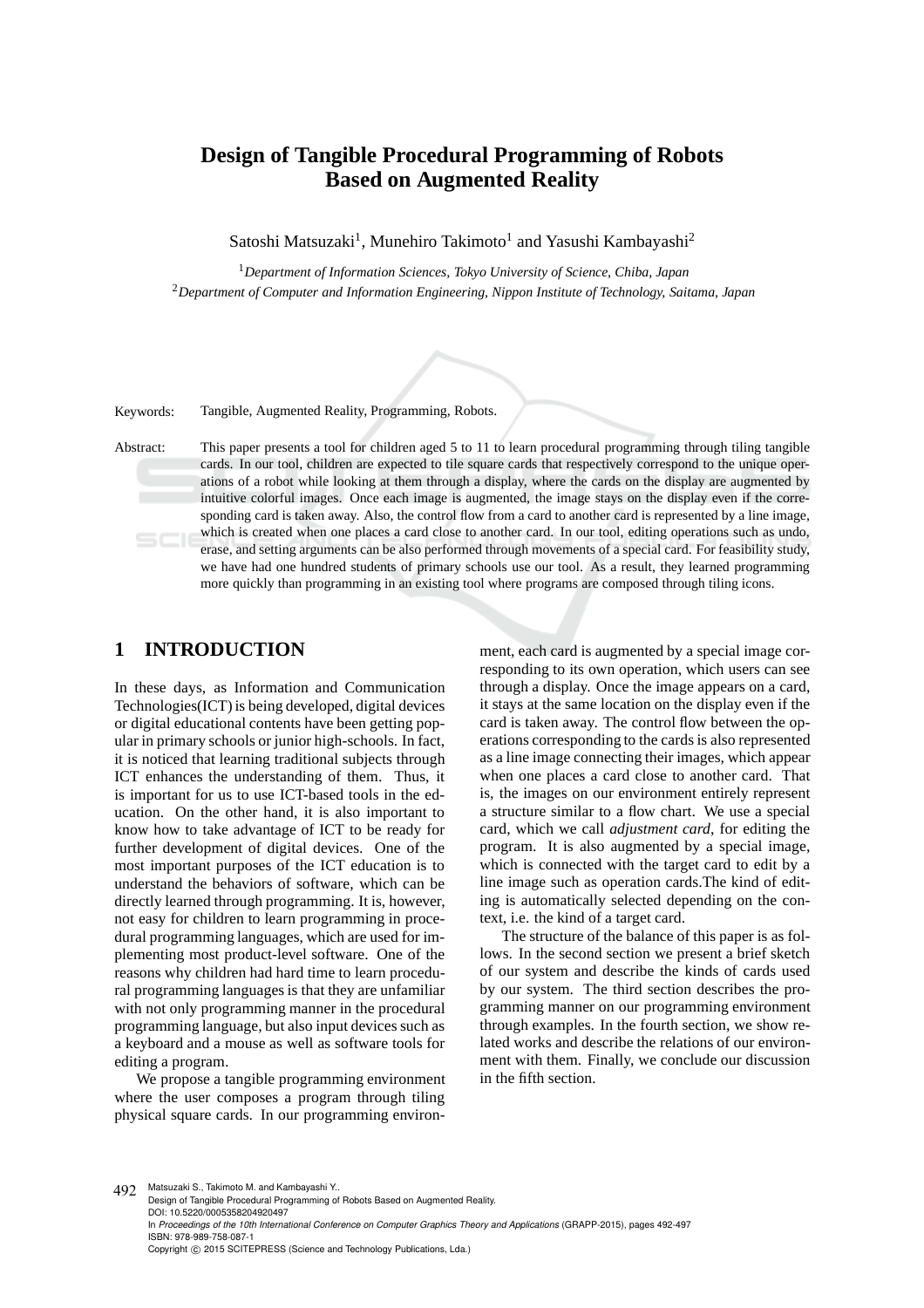### **2 BACKGROUND**

A lot of programming environments for beginners of the programming or children have been proposed. They are roughly categorized into graphical environments and tangible environments. One of the popular graphical environments is Scratch developed at MIT (Resnick et al., 2009). In Scratch, users program the behaviors of images by tiling block icons with various shapes in the vertical direction on the display, where the icons are arranged with a mouse. IconWorks, which is similar to the Scratch, allows users to program the behaviors of physical robots by tiling square instruction icons in the horizontal direction (IconWorks, 2007). Both of them do not require any description of programs code, so that it is easy for children to understand the manner of programming or to make a program.

Yashiro et al. extended the instruction blocks of the Scratch to physical blocks, designing a tangible interface where users can program the behaviors of physical robots by composing the blocks by hands as well as the behaviors of the images of robots on a display (Yashiro and Kazushi, 2014). Even apart from this, there are a lot of tangible interfaces using the instruction blocks as a special device for programming (Chawla et al., 2013; Smith, 2007; Smith, 2009; Wang et al., 2012; Wang et al., 2013).

Horn et al. proposed a tangible interface where users can program the behaviors of a robot by connecting puzzle pieces with pictures corresponding to instructions by hands (Horn et al., 2008). Then, they conducted experiments for comparing their environments with other graphical environments. They found that the tangible environment is more attractive for children, the girls of which strongly showed the tendency. Also, the results showed that it was difficult to make huge programs in the tangible environment (Horn et al., 2009).

Fujita et al. proposed an environment where users can program the behaviors of a robot through physically moving the robot by hand, where the movements are recorded by tracing (Fujita et al., 2014). Also, they conducted experiments for comparing their approach with a programming technique with a virtual robot in terms of ease of understanding or imaging the behaviors. As a result, they showed that the there was no difference for effectiveness of the two environments.

In comparison with these approaches, our environments have effectively succeeded in composing a graphical representation of programs with a tangible environment through the augmented reality technique. In addition, unlike most tangible techniques,



our approach does not require any special devices. Further developments of such hybrid programming environments could open a new horizon of the ICT education.

**PUBLICATIONS** 

## **3 PROGRAMMING ENVIRONMENT**

コレロGY

Fig. 1 shows the overview of the program environment that we have implemented. In our environment, users compose a program by putting or moving square cards by hand within the region specified by another card to be connected with it. The card given by the user is recognized as a marker for an overlaid image through a web camera, which is sent to our system together with its geometry information and inclined degree. Based on the information, our system overlays a special image on each card so as to promote intuitive understandings. The user tangibly composes a program using the cards while seeing the overlaid images on the display. We have implemented our prototype system as a programming environment for controlling a robot, where operations correspond to behaviors of the robot. Therefore, the composed program is transformed into a sequence of instructions to control the robot, which is finally sent to the robot one by one.

#### **3.1 Programming Cards**

In our approach, programming consists of placing physical operation card on a table. An operation card is a  $60mm \times 60mm$  square sheet, on which a  $40mm \times 40mm$  monotone symbol is drawn as shown in Fig.2(a). Once these symbols are recognized by our system, color images are overlaid with the same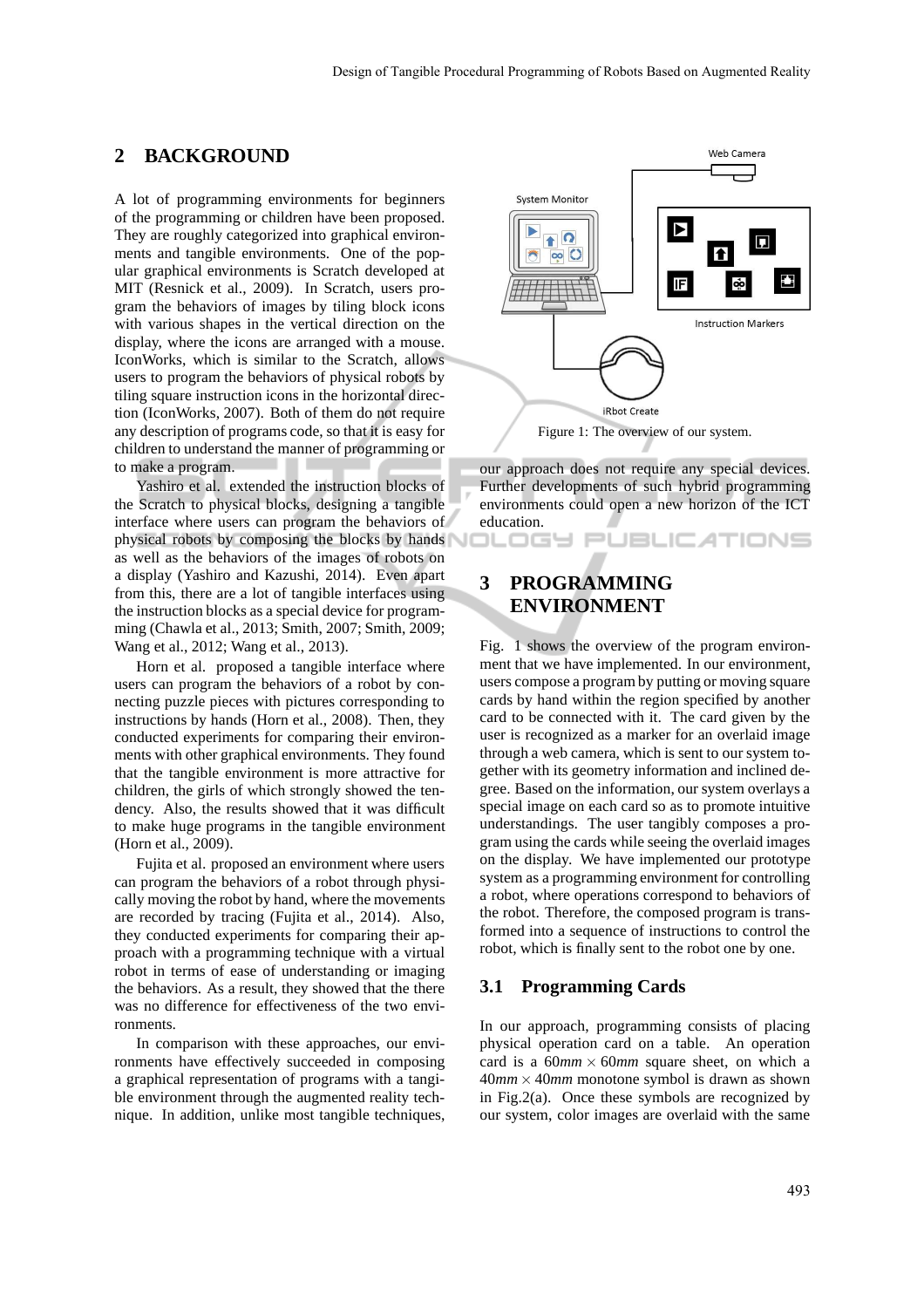

Figure 2: Programming cards.

size and at the same location on the display. The overlaid images that correspond to the physical cards are shown in Fig.2(b). The programming cards consist of five operation cards and an adjustment card as follows:

• *Start Card*

represents the start point of a program, which is the basis of arranging other cards as shown in the top in the left column of Fig. 2 (a). The top in the left column of Fig. 2(b) shows the image overlaid on the start card.

• *Move Card*

is an operation card moving the robot forward when it is arranged in the direction to the top, and backward when it is arranged in the direction to the bottom as shown in the middle in the left column of Fig. 2 (a) . The middle in the left column of Fig. 2(b) shows the image overlaid on the move card.

• *Rotate Card*

is an operation card rotating the robot to the right direction as shown in the bottom in the left column of Fig. 2 (a). The bottom in the left column of Fig. 2(b) shows the image overlaid on the rotate card.

• *Branch Card*

is an operation card selecting a successive operation depending on whether the robot collides with obstacles as shown in the top in the right column of Fig. 2 (a). The top in the right column of Fig. 2(b) shows the image overlaid on the branch card.

• *Iterate Card*

is an operation card iterating the same operations in the specific or arbitrary number of times as shown in the middle in the right column of Fig. 2 (a). The middle in the right column of Fig. 2(b) shows the image overlaid on the iterate card.

• *Adjustment Card*

is an adjustment card for adjusting a parameter such as the distance of moving or the degree of rotating, or undoing or redoing in editing the program as shown in the bottom in the right column of Fig. 2 (a). The bottom in the right column of Fig. 2(b) shows the image overlaid on the adjustment card.

### **4 PROGRAMMING MANNERS**

In this section, we show how a program is composed in our programming environment. The process of the programming consists of placing the cards on a table. The system recognizes the placed cards with a web camera.

#### **4.1 Setting up Cards**

The programming in our system is performed by constructing virtual flow-chart by placing cards under a web camera. We call the process of placing cards and their recognition by the system through camera *setting up*. Before being set up, most cards augmented with gray frames as shown in Fig.3(a), which are changed into blue one after the setting up. The frame of the start card is initially blue because it has been already set up as the basis of the arrangements. The following cards are arranged to the relative locations of the start card one by one. For example, consider the process of setting up a move card. First, arrange a move card in the right side of the start card so that the move card is recognized as a candidate for setting up by the system. The fact that the system has recognized the new card as a next candidate is represented by the red frame and the red line connecting with the existing card as shown in Fig.3(b). If several cards are put in the right side of the existing card, the card closest to the existing card is chosen as a next candidate to be set up.

In order to set it up as one of instructions in the program, the candidate card has to be held for three seconds. The fact that the move card is successfully set up is represented by the change of the color of the line connecting with the start card. It is changed from red to green as shown in Fig.3(c). When we want to set a parameter with the card such as the move card, the parameter has to be adjusted. In our example, the move card has a parameter for the distance to move. We will describe the adjustment cards in Section 4.4.

Once the move card is set up, another card can be arranged to be set up in the right side of the move card. Thus, as far as the cards are within the view rage of the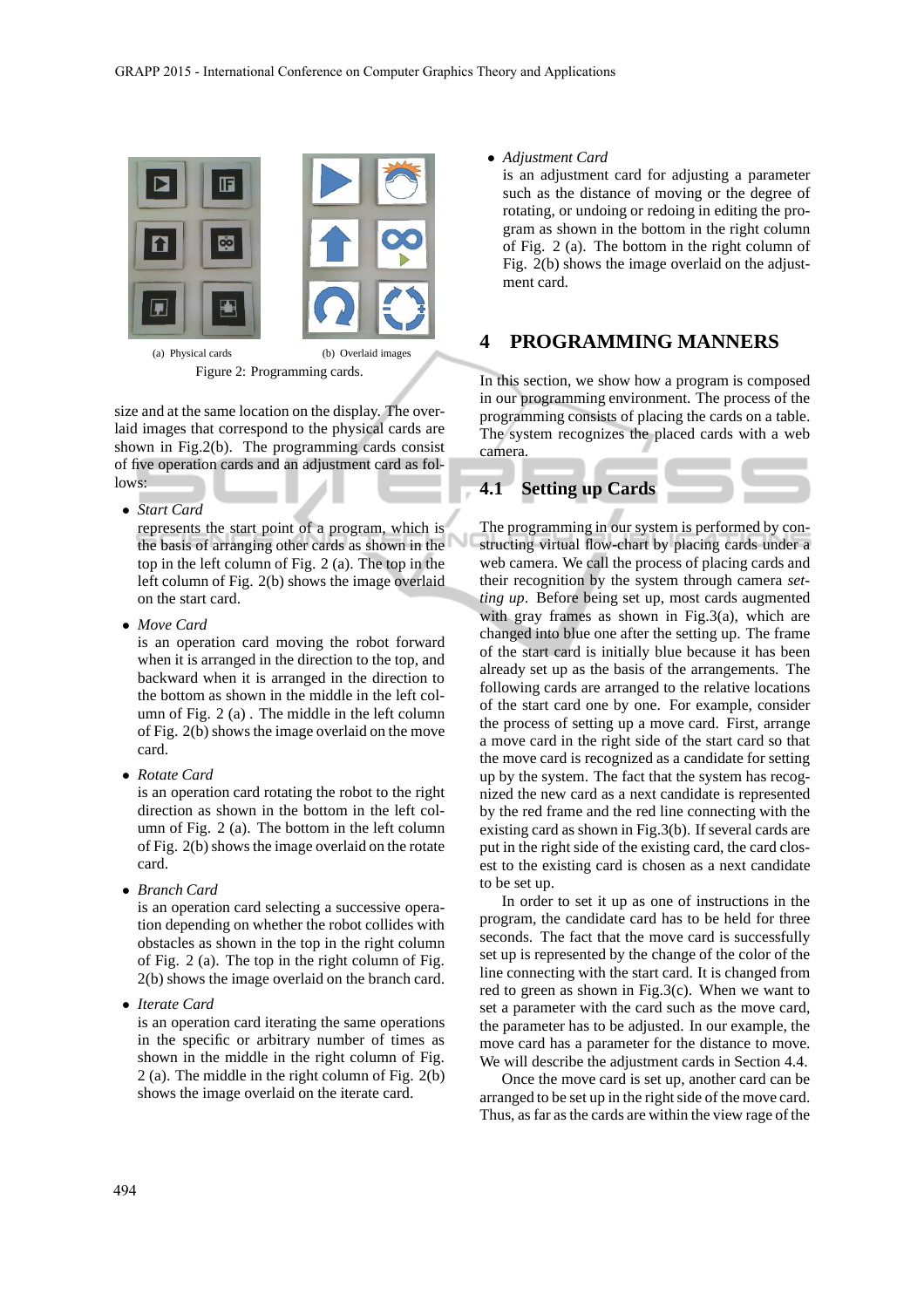

Figure 4: Setting up a branch card.

Figure 5: Merging control flows.

web camera, new cards can be set up. In other words, as long as the start card is within the view range, any cards can be drawn by the information of the distance relative to the start card, which is recorded in setting it up. Because of that, the images overlaid on the cards can be continuously drawn, even if the cards are taken away, so that we can reuse the same card over and over. We do not need to have arbitrary number of the same cards. In fact, we provide only one card for each kind of instructions.

#### **4.2 Handling Branches**

Conditional branch is an essential part of procedural programming. Using branch cards, we can select successive operations to be executed depending on whether the robot has collided or not. The collision detection is performed from the starting point of the previous operation to the starting point of branch operation. Fig. 4 shows images immediately after the branch card is set up following move in 30cm. Once the branch card is set up, circle and cross images appear above and below the branch card, respectively. If a user wants to execute some operations when the result of the collision detection is true, they have to be set up in the right side of the circle; otherwise, they have to be set up in the right side of the cross. Also, the branched operations are merged by putting any card between two branched sequences of operations, which is not necessary. A branch does not always have to be merged.

Fig. 5 shows that the robot moves in 30cm, and then, if it collides with any obstacles, it rotates in 180 degrees, and then it further moves in 20cm. As in many popular programming languages, the branch operations can be nested, but branched operations have to be merged in inner most operations first.

### **4.3 Handling Iterations**

Using iterate cards, we can iterate operations in the specific or arbitrary number of times. The iterate card represents the entry of iterations, and rotating it in 180 degrees, it represents the exit of the iterations. That is, operations surrounded by the two iterate cards represent a loop. Fig. 6 shows that moving in 30 cm is iterated five times.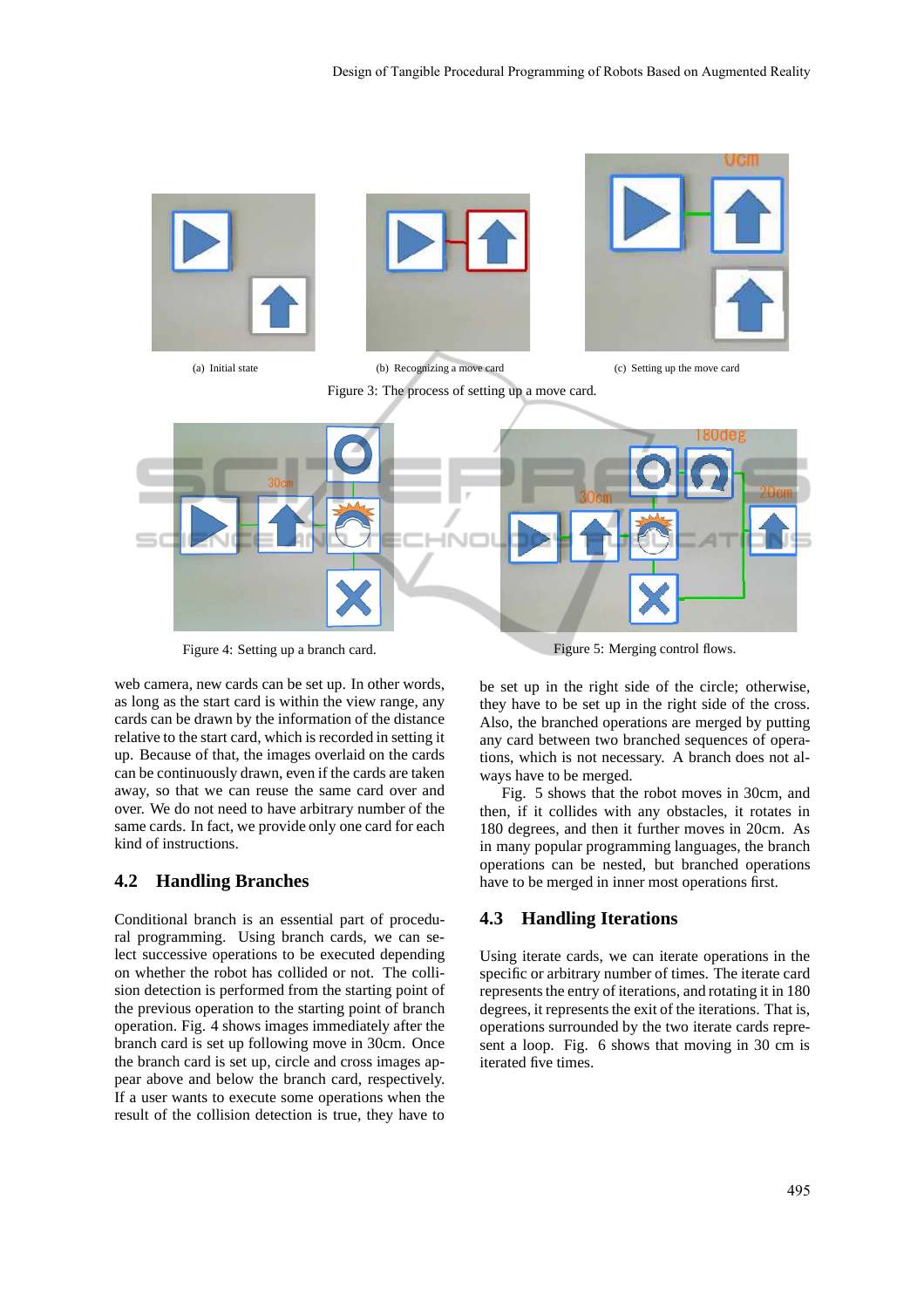

Figure 8: Emphasizing an executed image.



Figure 6: Iterative operations.



Figure 7: Setting the value of a parameter.

#### **4.4 Editing by Adjustment Cards**

The adjustment cards can be used for setting the value of a parameter and editing operations, undo and redo. In our system, the operations with a parameter are the move operation, the rotate operation, and the branch operation. When a user wants to modify the parameter of a card, he or she places the adjustment card below the card. Fig.7(a) shows a situation that the adjustment card is placed to be connected with a move card. After placing the card, the user rotates the adjustment card in a clock-wise direction, so that the value of the parameter increases depending on the rotation degree as shown in Fig.7(b).

On the other hand, in order to use the adjustment card for editing, users put it below the start card. Once the adjustment card is connected with the start card, each operation is undone a rotation in 10 degrees in a clock-wise direction in placed order. Also, rotating it in 10 degrees in a counter-clock-wise direction, the undone operation can be restored.

#### **4.5 Execution**

When the program is completed, the user can execute the program by pushing the enter key. The execu-

tion starts from the start image, and continues along the control flow represented by the lines connecting the overlaid images. In the process of the execution, the operation image currently executed is augmented by a green frame. For example, when executing the program as shown in Fig.8(a), Fig.8(b) shows that the move operation corresponding to a move card image is currently executed. The highlighting current operation is useful for debugging the program as well as helping the user understand the behaviors of his or her program.

## **5 CONCLUSIONS AND FUTURE WORKS**

This paper presents an integrated development environment for programming intuitively by using square cards as an interface. We implemented a prototype of our system, and had one hundred students of primary schools use the system in the open campus or vising laboratories. From the observation of the students, we found that they could understand the programming manner more efficiently than the similar programming environment, icon works, which was operated with a mouse. Also, some of them reached the level where they made some new programs composing several operations by themselves. Even students that were initially making only given programs began making new programs by giving them some subjects regarding specific behaviors.

In our system, users adjust the parameters of the operation cards, or edit the images overlaid on the operation cards by rotating the adjustment card, which has to be recognized through the a web camera over the table. At this time, once the hand used to hold a card hides the symbol described on the card, it cannot be recognized, so that programming cannot be continued. We can solve this problem through scaling down the size of the symbol, or using the card whose four corners have the different sub-symbols, which are called multiple markers. Also, in our system, the programming area is restricted within the view range of the web camera. The fact means that it is hard to represent long or complex programs. In order to mitigate this problem, we are introducing modules to our